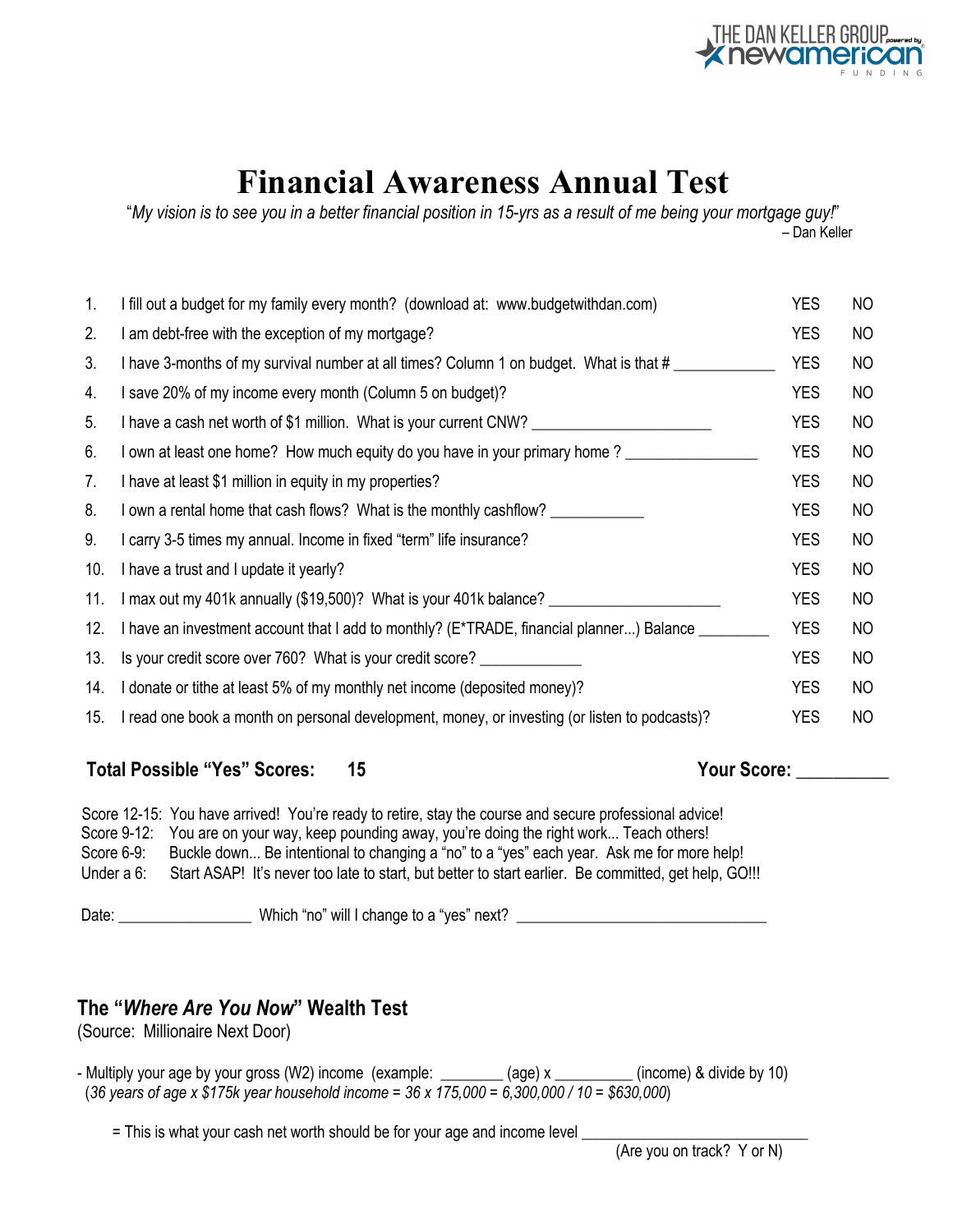

#### **How Much Money Do I Need To Retire?**

(Source: Rick Ruby, The CORE Training)

At 5% or \$50,000 per million = \$4,100 per month return from bonds paying income. How many millions of dollars do you need to cover your "Future Life Needs" (survival # on your personal family budget form) www.BudgetWithDan.com, plus 50% to 100% to cover your preferred lifestyle.

- 1. Current Survival #:  $+50\% =$ (*Current survival # is \$8,000/month plus 50% = \$12,000*) This is your "Life Needs Number".
- 2. Divide your life needs # (\$8,000) by \$4,100, and that gives you how many millions you need to retire *(\$8,000 / \$4,100 = \$1.95 million dollars to retire*)
- 3. How much cash net worth do you have right now?

(Are you on track? Y or N)

- 4. How much money do I need to save? (#2 minus #3) \_\_\_\_\_\_\_\_\_\_\_\_\_\_\_\_\_\_\_\_\_\_\_\_\_\_\_\_\_
- 5. At a 6% rate of return, my current assets will be....

| in 10-years, #3 x 2 = $\frac{1}{2}$ = $\frac{1}{2}$ = $\frac{1}{2}$ = 570,000)                                                                                                                                  |  |  |  |  |  |  |
|-----------------------------------------------------------------------------------------------------------------------------------------------------------------------------------------------------------------|--|--|--|--|--|--|
| in 15-years, #3 x 2.75 = $\frac{1}{2}$ = $\frac{1}{2}$ = $\frac{1}{2}$ = $\frac{1}{2}$ = 783,750                                                                                                                |  |  |  |  |  |  |
| in 20-years, #3 x 3.85 = \$ __________________________(if I have \$285k saved right now, 285,000 x 3.85 = 1.09M)                                                                                                |  |  |  |  |  |  |
|                                                                                                                                                                                                                 |  |  |  |  |  |  |
|                                                                                                                                                                                                                 |  |  |  |  |  |  |
| 7. Now, subtract line 2 from your choice in line(s) 5 __________________________                                                                                                                                |  |  |  |  |  |  |
|                                                                                                                                                                                                                 |  |  |  |  |  |  |
| 9. Divide line 8 by the total number of months left to work ____________________                                                                                                                                |  |  |  |  |  |  |
| 10. How much do I make gross (pre-deposit) each month? _________________________                                                                                                                                |  |  |  |  |  |  |
| 11. Following the 30-30-10-30 (30% of income to IRS, 30% of income saved, 10% to charity, and 30% to live on), my available<br>monthly savings potential is line 10 multiplied by 30% _________________________ |  |  |  |  |  |  |
| 12. Do I currently make enough to hit my 5, 10, 15 year goals? ______, if "no" change lines 1, 6, or 10. Let's discuss this                                                                                     |  |  |  |  |  |  |
| How do you plan to achieve line 2? (how many millions do you need to retire?<br>What are your future real estate plans?<br>What are your investing plans?                                                       |  |  |  |  |  |  |
| Do you have other income? Can you generate other income?                                                                                                                                                        |  |  |  |  |  |  |